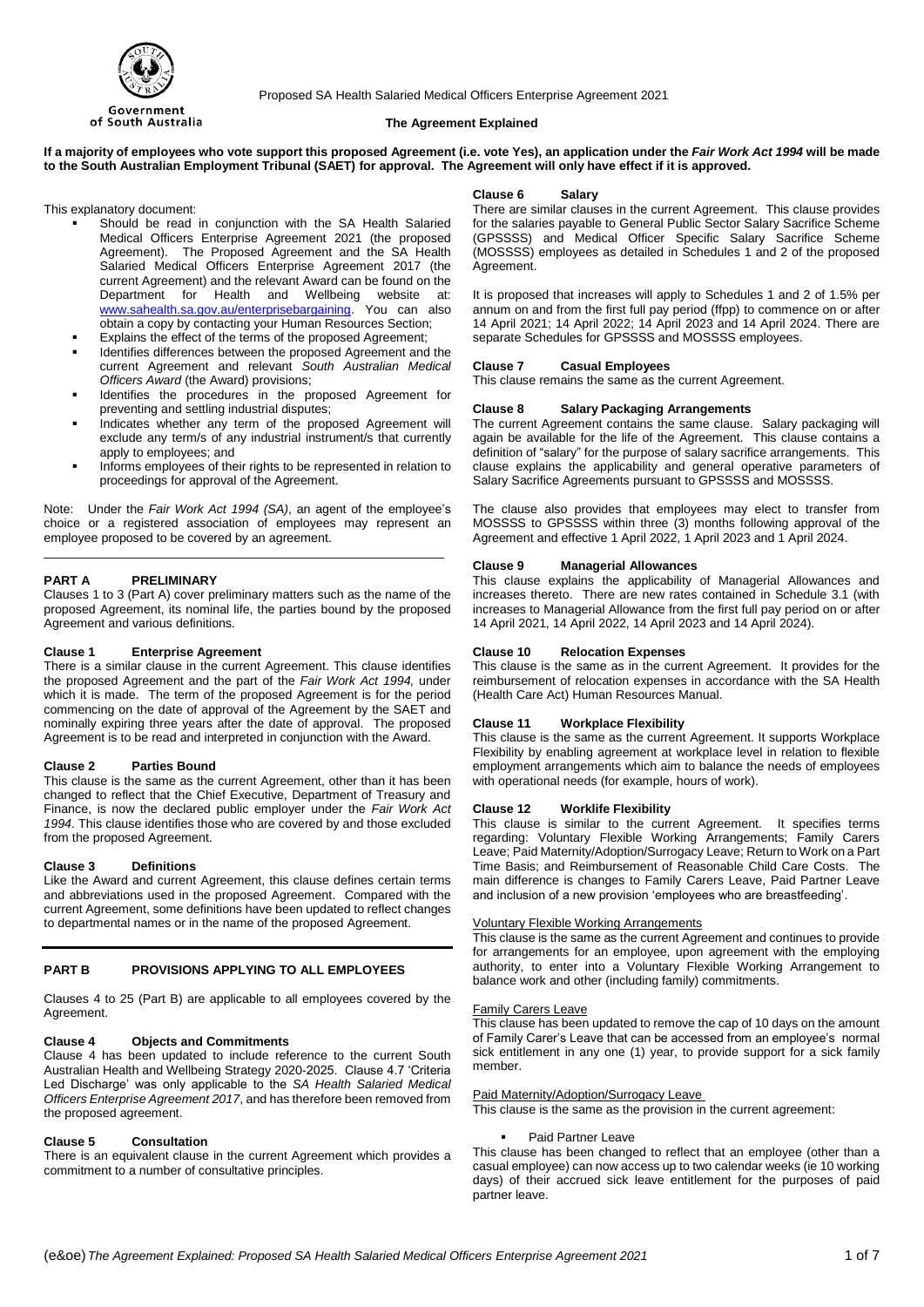#### Return to Work on a Part Time Basis

This clause is the same in the current Agreement. It provides for an employee to return to work on a part time basis after Maternity/Adoption/Surrogacy Leave, at the employee's substantive level, until the child's second birthday.

#### Reimbursement of Reasonable Child Care Costs

This clause is the same as the current Agreement. It outlines reimbursement of reasonable childcare costs in certain circumstances where an employee, other than a casual employee, is to work outside of their rostered or required hours with less than 24 hours' notice.

#### Employees who are Breastfeeding

This is a new sub clause providing for breastfeeding arrangements for employees.

## **Clause 13 Work Health and Safety**

This clause has been updated to include a sub-clause, confirming the importance of respectful behaviour and that bullying, harassment, sexual harassment, victimisation or discrimination will not be tolerated. .

## **Clause 14 Reimbursement of Reasonable Travel Costs**

This clause is the same as the current Agreement. It details the provision of suitable facilities in the circumstance that it would be unsafe for an employee to drive home due to fatigue. Alternatively, where such facilities are not available, provision is made for reimbursement of travelling costs. Additional provision is made for reimbursement of travelling costs in other specified circumstances where an employee, other than a casual employee, is directed to work outside of their rostered or required hours of work and the period of work starts or finishes outside the ordinary timetabled operating hours of public transport. Relevant arrangements and entitlements are specified.

# **Clause 15 Domestic/Family Violence**

This clause is the same as the provision in the current agreement. It provides for the application of the Commissioner for Public Sector Employment's Determination 3.1 as it relates to the provision for special leave with pay to those employees suffering from or escaping domestic/family violence. No other part of Determination 3.1 applies to employees covered by this Enterprise Agreement.

#### **Clause 16 Pre-Employment Screenings**

This clause is the same as the current Agreement. Apart from the usual medical checks that may be required by an employer, this provision allows for Police or other checks to be made in respect of any prospective employee. The employer must first gain permission from the prospective employee before a check can be made. Information gained through such checks is kept confidential and cannot be shared with any third parties. If further screenings are required by the employing authority or pursuant to a legislative requirement during the period of an employee's engagement, the reasonable costs associated with each such check will be borne by the employing authority. If an employee applies for a new position the employee will meet the cost/s of screening/s required in relation thereto.

# **Clause 17 Job and Person Specification**

This clause is the same as the current Agreement. It details the requirement to provide and review the job and person specification relevant to their position for all employees. The clause provides that such job and person specifications are to be reviewed, in consultation with the relevant employee at least every two years, and may be amended within the two year period with the agreement of the employer and employee.

## **Clause 18 Job Planning**

This clause is the same as the current Agreement. It provides that job planning is an annual process for both SMPs and Consultants that defines the agreed duties, responsibilities and objectives of a position for the coming year. It provides clarity about the expectations, commitments and support required to achieve required outcomes, and ensures that resources are aligned with service priorities and plans.

SMPs and Consultants will have an agreed written job plan that reflects the average time to be spent on clinical and non-clinical duties and responsibilities.

# **Clause 19 Term Appointments**

This clause is the same as the current Agreement. It provides that permanent employment is the preferred employment status, and indicates when an employee may be employed on a temporary basis.

## **Clause 20 Notice of Termination by Employee**

This clause is the same as the current Agreement and provides that a

Consultant must provide a minimum of six (6) weeks' notice unless otherwise agreed. Other salaried medical officers must provide a minimum of two (2) weeks' notice. This clause is in lieu of clause 3.3.5 of the Award, which states that employees must provide a minimum of two (2) weeks' notice.

#### **Clause 21 Industrial Dispute Resolution**

This clause is the same as in the current Agreement. This clause continues to detail the process for dealing with any grievances or disputes that may occur during the life of the Agreement. The clause provides for a staged process to manage disputation, and that this process should be exhausted prior to any party referring the matter to the SAET.

#### **Clause 22 No Extra Claims**

This is the same as the current Agreement. The proposed Agreement is taken to have satisfied and discharged all claims of any description as to monies or conditions; and includes an undertaking to not take or support any action that would result in disruption to the delivery of health services or limitation in the usual performance of duties, including threatened resignation.

## **Clause 23 Reviews**

This clause is the same as the current Agreement. It provides for a number of reviews to be undertaken jointly between SA Health and the Association during the life of the proposed Agreement. These reviews are for the Managerial Allowance criteria; Implementation of Models of Care; On call and recall (including telemedicine) and Job Planning (including non-clinical time). Should the parties reach agreement in relation to any matter arising from the reviews, an application may be made to the SAET to vary the proposed Agreement to give effect to the agreed matter.

#### **Clause 24 Injury and Income Protection**

This clause is the same as the current Agreement. This clause provides for additional injury and income protection will apply to employees where entitlements under the *Return to Work Act* 2014 have ceased, in accordance with the Principles set out in Schedule 5 of the proposed Agreement.

# **Clause 25 Not to be Used as a Precedent**

This clause is the same as the current Agreement. It specifies that this Agreement shall not be used as a precedent elsewhere in the public sector.

# **PART C PROVISIONS APPLYING TO CONSULTANTS**

Clauses 26 to 45 (Part C) are applicable to Consultants covered by the Agreement.

#### **Clause 26 Definitions**

This clause is the same as the current Agreement. It provides definitions for the terms Consultant, Senior Consultant and Hourly Rate for Consultants.

# **Clause 27 Hours of Duty**

This clause is the same as the current Agreement. It provides that Consultants have no fixed hours of duty and that the salary for Consultants takes into account teaching and research work, and there are no separate payments made for overtime or weekend work. This clause excludes the application of clause 3.1.1.3 (ii), second sentence of the Award to the "…effect that there be no restriction on the minimum number of hours of engagement of a part-time Consultant".

#### **Clause 28 Hours Free of Duty**

This clause is the same as the current Agreement. It provides that a Consultant must have at least eight (8) consecutive hours off duty between required duty on one day and required duty on the next day. If this requirement is not met, provision is made for release from duty without loss of pay.

## **Clause 29 Attraction and Retention Allowances**

This clause is the same as the current Agreement. It provides for payment of Attraction and Retention Allowances to categories of Consultants and the arrangements and conditions that are to apply to those Allowances.

The Attraction and Retention Allowance is calculated on the Consultant's annual salary specified in Schedule 1.1 or 1.2 of the Agreement; is payable fortnightly; is payable proportionate to the Consultant's full time equivalent in the relevant specialty detailed in clause 29.2 of the proposed Agreement; will not be used in the calculation of remote call, penalty and recall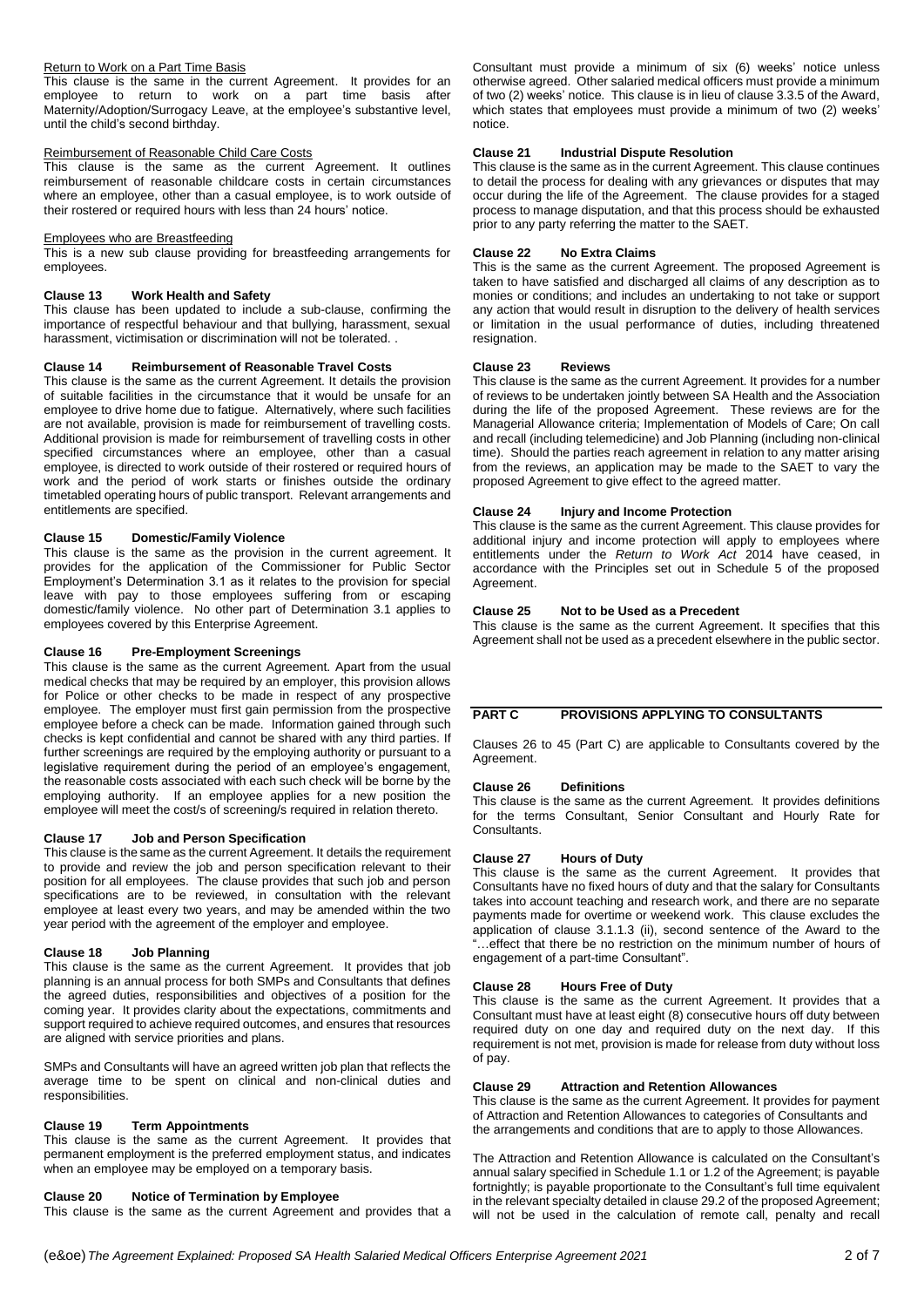payments; is payable during periods of leave, although not for payment in lieu on termination; is not considered "Base Salary" for any private practice agreement (or applicable scheme); and does not derogate from earnings received by a Consultant in accordance with a private practice Memorandum of Agreement and the Capped Private Practice as per the DH Salaried Medical Officers Private Practice Agreement 2008 (PPA 2008) or its successor.

#### The A&R Allowances are as follows:

| <b>Emergency Medicine</b>              | $67%$ <sup>1</sup> |  |
|----------------------------------------|--------------------|--|
| Consultant* & Paediatric               |                    |  |
| <b>Emergency Consultant**</b>          |                    |  |
| MedSTAR Consultant***                  | 67%                |  |
| Anaesthetist                           | 50%                |  |
| Intensive Care Unit Consultant         | 50%                |  |
| Rehabilitation Consultant <sup>#</sup> | 37.5%              |  |
| <b>Other Consultants</b>               | 30%                |  |
|                                        |                    |  |

- <sup>1</sup> The parties acknowledge that this has regard to particular circumstances of not having access to private practice arrangements.
- Fellow of the Australasian College for Emergency Medicine.
- Fellow of the Royal Australasian College of Physicians, have recognised training in paediatric emergency medicine and is practising in paediatric emergency medicine in the emergency department of the applicable health unit site.
- \*\*\* Employed at MedSTAR; and is a Fellow of the Australasian College for Emergency Medicine; or Fellow of the Australian and New Zealand College of Anaesthetists; or Fellow of the College of Intensive Care Medicine; or other relevant specialist qualification as determined by the employing authority. The allowance will be paid pro-rata to the time worked at MedSTAR provided that a Consultant will not be entitled to more than one
- allowance in respect of time worked. # A Rehabilitation Consultant may make an election under clause 29.7 to come within the category of "Other Consultants".

Private practice cap refers to the percentage specified in the Capped Private Practice table (refer below), which applies to the applicable Consultant. The clause remains the same as compared to the current Agreement.

|                                        | Capped Private Practice           |
|----------------------------------------|-----------------------------------|
|                                        | Ability to earn up to % per       |
|                                        | annum                             |
| Emergency Medicine Consultant* &       | Not entitled to rights of private |
| Paediatric Emergency Consultant**      | practice or compensation for      |
|                                        | lack of such rights (0%)          |
| MedSTAR Consultant***                  | $0\%***$                          |
| Anaesthetist                           | 45%                               |
| Intensive Care Unit Consultant         | 35%                               |
| Rehabilitation Consultant <sup>#</sup> | <b>20%</b>                        |
| <b>Other Consultants</b>               | 65%                               |

Fellow of the Australasian College for Emergency Medicine.

- Fellow of the Royal Australasian College of Physicians, have recognised training in paediatric emergency medicine and is practising in paediatric emergency medicine in the emergency department of the applicable health unit site
- Employed at MedSTAR; and is a Fellow of the Australasian College of Emergency Medicine; or Fellow of the Australian and New Zealand College of Anaesthetists; or Fellow of the College of Intensive Care Medicine.
- Required to pay-over all private practice receipts whilst working at MedSTAR to the employing authority where the Consultant has an approved private practice agreement subject to the PPA 2008. In no circumstances can a Consultant employed to work in MedSTAR be entitled at any time to both the Attraction and Retention Allowance and private practice receipts for work undertaken at MedSTAR.
- # A Rehabilitation Consultant may make an election under clause 29.7 to come within the category of "Other Consultants".

Clause 29.8.5 in the proposed Agreement provides that the parties agree that the Capped Private Practice table, which applies to the applicable Consultant may be varied by the SAET consequent on an application by the declared employer or the Association to the SAET for an agreed variation. To the extent necessary under the *Fair Work Act 1994*, in agreeing to this Agreement, the parties undertake and agree that a variation approved by the SAET will be taken to have been agreed by the parties in making this Agreement and will operate in accordance with its terms.

Clause 29.9 in the proposed Agreement provides that a reference to the PPA 2008, or its terms, shall be taken to mean a reference to a successor or varied Salaried Medical Officers Private Practice Agreement (howsoever named) that may apply during the life of this Agreement, and this clause will operate as if it refers to the varied or successor Private Practice

#### Agreement

#### **Clause 30 Flexible Hours Arrangement (voluntary)**

This clause is the same as the current Agreement. It provides for the implementation by SA Health of Flexible Hours Arrangement (FHA) to apply on a voluntary basis to a Consultant or Consultants. A FHA is an arrangement in which a Consultant or group of Consultants voluntarily elects to be subject to a roster (however described) that requires the Consultant or group to be in attendance and deliver clinical and/or other services at the particular service, unit or a department for rostered hours (or period/s) within one or more of the following: to Consultants which includes the following:

- •Between 7.00am and 8.00am (incl.) Monday to Friday (incl.); or
- •Between 6.00pm and 10.00pm (incl.) Monday to Friday (incl.);
- or •Between 7.00am to 10.00pm (incl.) on any Saturday, Sunday, or on a full-day or part-day public holiday.

The employer may implement a FHA within, or in connection with, a particular service, unit or a department of a Health Unit or Site to apply to participating Consultants (or group), subject to the clause.

The clinical head of a service, unit or a department (or delegate thereof) will be responsible for the development and implementation of a FHA, provided that one or more clinical heads may jointly develop and implement a FHA within or amongst their respective services, units or departments.

A Consultant or group of Consultants within the particular service, unit or a department may voluntarily elect to participate in a FHA. (a 'participating Consultant (or group)'):

- •Participation cannot be required or directed by the employer.
- •A Consultant (or group) will not suffer a detriment by the employer by reason of non-participation or cessation of participation.

A participating Consultant (or group) may cease their participation in a FHA by providing not less than eight weeks written notice to the applicable clinical head, provided that the last day of participation must coincide with the end of a roster cycle in which the Consultant (or group) is participating or at the end of twelve weeks whichever is earlier. The clinical head may at their discretion accept an earlier cessation.

Development of a FHA by a clinical head of a service, unit or a department (or if being developed jointly, by more than one clinical head) will have regard to:

- •Operational, clinical and/or service delivery requirements of the service, unit, department and/or applicable Health Unit, or Site;
- •Clinical and non-clinical responsibilities and resources including teaching and supervision, professional service commitments, work/life balance, staff resources, Work Health and Safety (including opportunity to take a meal break and safe hours of work), and (as applicable) private practice arrangements.

## A FHA roster:

- •Will be provided not less than four weeks prior to commencement of the FHA roster;
- •Will cease to operate with not less than 8 weeks notice to participating Consultants (or group) by the applicable clinical head, provided that a shorter period may be agreed by the participating Consultant/s (or group);
- •May be varied by agreement as between the applicable clinical head and participating Consultant/s (or group), whether as to times, cycle or otherwise.

A Consultant who is working pursuant to a FHA will be entitled to penalty payments for those hours of attendance as specified in the FHA that attract a penalty payment:

- All hours worked between 0700 and 0800 and between 1800 and 2200 Monday to Friday: (inclusive): an additional 25% of the Hourly Rate applicable to that Consultant.
- All hours worked between 0700 and 2200 on a Saturday and/or 2200 Sunday: an additional 50% of the Hourly Rate applicable to that Consultant.
- All hours worked on a Full-day Public Holiday or during the applicable hours of a Part-day Public Holiday: additional 150% of the Hourly Rate applicable to that Consultant, which is in lieu of the additional 25% and 50% specified above.

FHA arrangements will not apply to rostering provisions applicable to Accident and Emergency, Intensive Care Units and/or MedSTAR.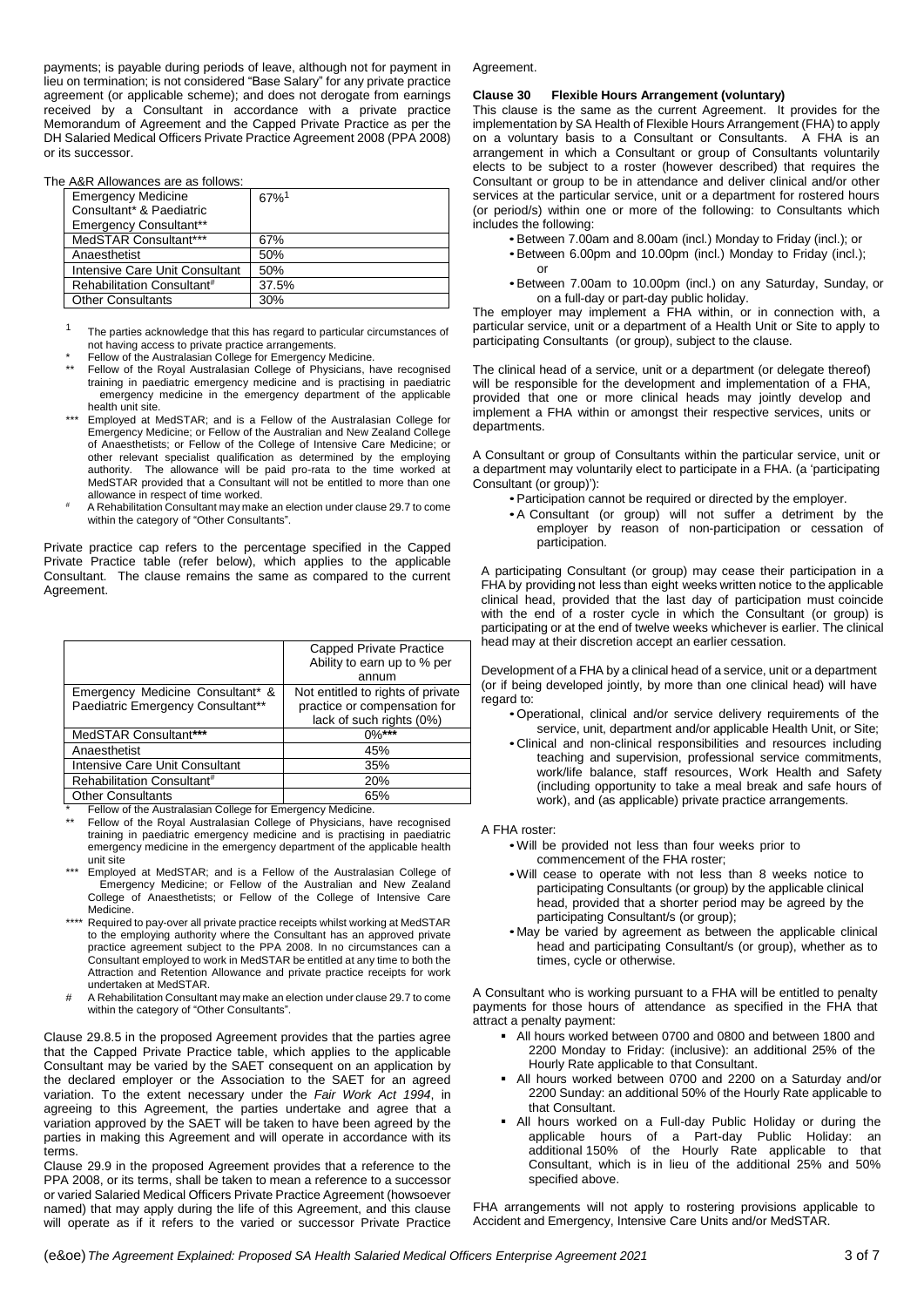#### **Clause 31 Shift Penalties**

This clause is the same as the current Agreement. It sets out the entitlement to penalties with respect to shift work and weekend work in Accident and Emergency, Intensive Care Units, and MedSTAR as a service in which Consultants receive penalties for shift and weekend work. Penalties are 15%, 25% or 50% depending on the span of the rostered shift and the day on which it is worked. There is no provision for shift penalties in the Award for Consultants.

#### **Clause 32 Public Holidays**

This clause is the same as the current Agreement. The provision provides Consultants continue to have a day added to annual leave if their rostered day off falls on a public holiday between Monday to Friday. However, where a Consultant has been rostered to work a full-day or part-day public holiday, the clause provides that a Consultant will be paid an additional 150% of the Hourly Rate applicable to that Consultant for each hour worked on the full-day or part-day public holiday.

#### **Clause 33 Annual Leave**

This clause is the same as the current Agreement. It provides for a basic entitlement of 28 calendar days per service year of Annual Leave. An additional entitlement of seven (7) calendar days per service year of Annual Leave is provided to Consultants rostered: regularly over seven (7) days of the week; or on duty or on call on seven (7) days of the week (including Sundays and Public Holidays). Included in this clause are rules regarding such matters as the taking and deferment of Annual Leave and relevant payments. Reference is also made to the Annual Leave provisions in the SA Health (Health Care Act) Human Resources Manual.

#### **Clause 34 Remote Call**

This clause is the same as the current Agreement. It provides for the obligation of Consultants to be available for rostering on remote call, and to treat public and private patients if recalled to duty. The annual remote call allowances are also provided for in this clause.

The clause also provides that a Consultant should not be rostered on remote call for more than one in two nights/days on a regular and systematic basis except in short term situations including, but not limited to, covering periods of planned leave, provided that unless otherwise agreed by the Consultant, 'short term' will not exceed a period of four weeks in any remote call roster cycle spanning eight weeks.

The inclusion of a period of four weeks as a maximum period for more than one in two nights/days remote call duties within a remote call roster cycle spanning eight weeks does not preclude a shorter period as may be appropriate in the particular circumstances, which will differ across the health system. For example, if in practice there is a high frequency of actual recalls; consideration should be given to a shorter period having regard to safety and other considerations.

#### **Clause 35 Part-time employees in the Consultant group**

This clause is the same as the current Agreement. It provides that a parttime Consultant required to participate on a remote call roster to the same frequency as a full time Consultant on that roster will be paid an allowance equal to the relevant percentage specified in clause 34.3 of the annual salary payable to a full time Consultant.

#### **Clause 36 Consultants Required to Participate On More than One Remote Call Roster**

This clause is the same as the current Agreement and provides that if a Consultant is required to participate on more than one remote call roster, the Consultant will be paid an allowance equal to the relevant percentage specified in clause 34.3 of the annual salary payable to a full time Consultant for each roster on which the Consultant participates and that meets the requirements of clause 35.1.

#### **Clause 37 Recall**

This clause is to the same effect as in the current Agreement. Provision is made for additional hourly rates in relation to the specified circumstances of recall.

- A Consultant recalled to duty on any day other than a Sunday or Public Holiday where such recall is authorised, will be paid an additional 50% of the applicable Hourly Rate plus an hourly rate as prescribed in Schedule 4.1 for the first three hours, and an additional 100% of the applicable Hourly Rate plus an hourly rate prescribed in Schedule 4.2 for each hour thereafter.
- A Consultant recalled to duty on a Sunday where such recall is authorised, will be paid an additional 100% of the applicable Hourly Rate, plus an hourly rate prescribed in Schedule 4.2 for each hour.
- A Consultant recalled to duty on a Public Holiday where such recall is authorised, will be paid an additional 150% of the applicable Hourly Rate, plus an hourly rate prescribed in Schedule 4.3 for each hour.
- Recall is pro rata for part of an hour based on 15 minute segments.

Rates in Schedule 4 for recall have been increased by 6% on and from the ffpp commencing on or after 14 April 2021 as follows:

| \$ per hour         | Consultant  | <b>Senior Consultant</b> |
|---------------------|-------------|--------------------------|
| (pro rata for part) | step 1 to 4 | step 5 to 9              |
| Schedule 4.1        | \$19.24     | \$32.07                  |
| Schedule 4.2        | \$25.65     | \$44.89                  |
| Schedule 4.3        | \$32.07     | \$57.72                  |

#### **Clause 38 Immediate Recall**

This clause is the same as the current Agreement. This clause applies to a Consultant who is designated by the Chief Executive Officer (or their delegate) as a Consultant on immediate recall who meets the following criteria: is rostered on call pursuant to clause 34; and is likely to have to attend to patient/s where there is a risk of a life threatening event or permanent disability; and is required to return to the applicable health unit site within thirty minutes. Designation as a Consultant on immediate call is subject to a periodic review at least twice a year by the CEO of a health unit or their delegate.

Those Consultants who are designated as being on Immediate Recall as at the date of approval of the proposed Agreement should remain as designated on immediate call, subject to the next periodic review by the CEO of the relevant health unit, or their delegate.

The clause permits the designated Consultant to elect the option to receive recall payments derived from Commonwealth Medicare Benefits Schedule (CMBS) rates; or the option to receive recall payment based on hourly rates plus, depending when worked, an additional payment.

If the Consultant elects to be paid an hourly rate:

- For any day other than a Sunday or Public Holiday, will be paid an additional 50% of the applicable Hourly Rate plus an hourly rate as prescribed in Schedule 4.4 for the first three hours, and an additional 100% of the applicable Hourly Rate plus an hourly rate prescribed in Schedule 4.5 for each hour thereafter. For those hours that occur between midnight and 8am, it will be plus an hourly rate in Schedule 4.4a and 4.5a respectively (in place of those in Schedule 4.4 and 4.5).
- For a Sunday, will be paid an additional 100% of the applicable Hourly Rate, plus an hourly rate prescribed in Schedule 4.5 for each hour. After the first three (3) hours worked between midnight and 8am, it will be plus an hourly rate in Schedule 4.5b (in place of the rate in Schedule 4.5).
- For a Public Holiday, will be paid an additional 150% of the applicable Hourly Rate, plus an hourly rate prescribed in Schedule 4.6 for each hour.
- The hourly rates will be pro rata for part of an hour based on 15 minute segments.
- The hourly rates in Schedule 4 for Immediate Recall: Additional Payments have been increased by 6% on and from the ffpp on or after 14 April 2021 as follows:

| \$ per hour<br>(pro rata for part) | Consultant<br>step 1 to 4 | <b>Senior Consultant</b><br>step 5 to 9 |
|------------------------------------|---------------------------|-----------------------------------------|
| Schedule 4.4                       | \$38.48                   | \$64.13                                 |
| Schedule 4.5                       | \$51.30                   | \$89.78                                 |
| Schedule 4.6                       | \$64.13                   | \$115.43                                |

Midnight – 8am

| \$ per hour         | Consultant  | <b>Senior Consultant</b> |
|---------------------|-------------|--------------------------|
| (pro rata for part) | step 1 to 4 | step 5 to 9              |
| Schedule 4.4a       | \$115.43    | \$153.91                 |
| Schedule 4.5a       | \$128.26    | \$179.56                 |
| Schedule 4.5b       | \$115.43    | \$153.91                 |

If the Consultant elects to receive recall payments derived from CMBS rates the Consultant will be paid:

- For recall involving procedural work:
- CMBS payment plus 30% for the first item number;
- 75% of the CMBS payment plus 30% (of the 75%) for the second item number;
- 75% of the CMBS payment plus 30% (of the 75%) for the third item number.

For recall involving consultation only:

 A minimum of three (3) hours at an additional 50% of the Consultant's applicable Hourly Rate plus an hourly rate as prescribed in Schedule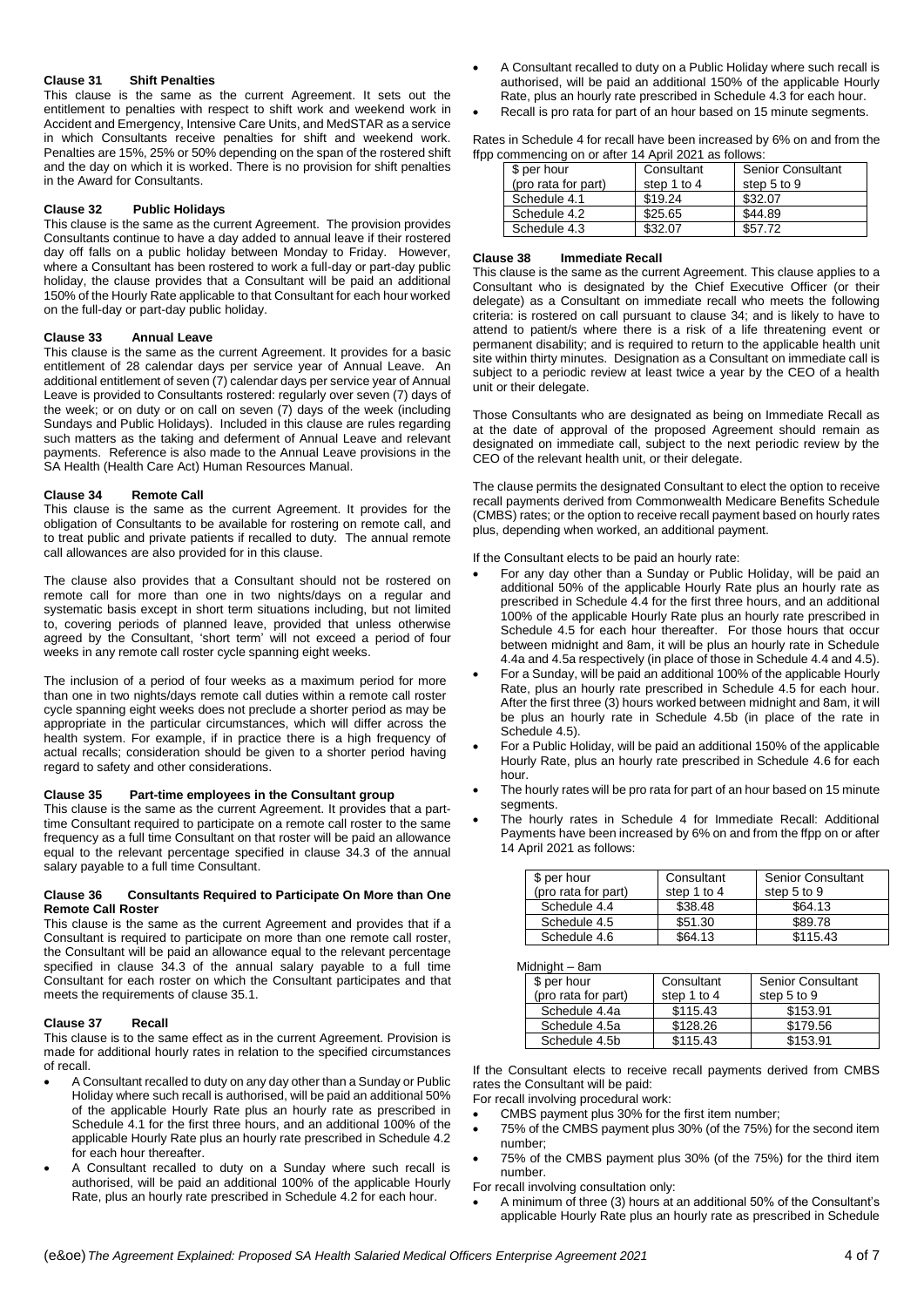4.4 for each hour pro rata for part of an hour based on 15 minute segments.

#### **Clause 39 Reimbursement of Travel Costs Associated with Recall**

This clause is the same as the current Agreement. This clause provides that all Consultants who travel to work as a result of receiving a recall or immediate recall to work will be reimbursed at the rates specified in the SA Health (Health Care Act) HR Manual for the use of a private motor vehicle for the journey to and from the workplace using the shortest, most practical<br>route. The clause also enables a Consultant to elect a deeming The clause also enables a Consultant to elect a deeming arrangement that will facilitate reimbursement for motor vehicle travel when being recalled.

## **Clause 40 Telephone Calls and Telemedicine**

This clause is the same as the current Agreement, providing that when a Consultant on Remote Call or Immediate Call receives more than three telephone calls which do not result in a recall or immediate recall, the Consultant will be paid for each additional call for 15 minutes at an additional 50% of the Hourly Rate plus an hourly rate prescribed in Schedule 4.1.

When a Consultant on Remote Call or Immediate Call undertakes work from home through telemedicine, the Consultant will be paid an additional 50% of the Hourly Rate plus an hourly rate as prescribed in Schedule 4.1 for each hour provided that the total time spent working is at least 30 minutes.

Pro-rata for part of an hour is based on 15 minute segments. This provision is not subject to a minimum 3 hour payment.

# **Clause 41 Private Practice**

This clause is the same as the provision in the current Agreement. This clause acknowledges the mutual benefit of private practice arrangements and that there is a PPA 2008 that includes Scheme One and Scheme Two.

The clause also deals with how the Agreement and the PPA 2008 relate to each other, and that any monies, entitlements or obligations arising under the PPA 2008 or the Agreement will not count for any purpose whatsoever of the other unless expressly stated. The PPA 2008 does not form part of the Agreement.

The clause also provides that the PPA 2008 reflects a negotiated agreement between SA Health and the Association, and provides that it may not be altered or withdrawn without consent of both parties.

## **Clause 42 Salary Progression**

This clause is the same as the current Agreement. It specifies annual incremental progression based on years of experience to Level 9.

## **Clause 43 Continuous Duty Allowance**

This clause is the same as the current Agreement. It prescribes circumstances for payment of the Continuous Duty Allowance for recipients of the Allowance prior to 1 July 1998, subject to the operation of clause 29.

## **Clause 44 Commitment to Research**

This clause is the same as the current Agreement. It acknowledges that the Department for Health and Wellbeing (DHW) recognises the importance of research as an integral aspect of the work of many Consultants.

## **Clause 45 Professional Development**

This clause is the same as the clause in the current Agreement, which operates in lieu of clause 6.6 of the Award. This clause provides for reimbursement for professional development expenses. For Consultants employed for 5 nominal half days or more they are able to access up to \$22,000 per annum. For Consultants employed for less than five nominal half days in a calendar week, they will be able to access up to \$11,000 per annum.

Up to ten (10) days leave on full pay is provided for professional development purposes. The leave and reimbursement can be The leave and reimbursement can be accumulated in any period of two (2) years.

Professional development means professional development approved by a direct line manager having regard to a performance development plan (where the absence of a plan will not preclude approval).

# PAR**T D PROVISIONS SPECIFIC TO THE MEDICAL OFFICERS (AS DEFINED IN THE AWARD)**

Clauses 46 to 51 (Part D of the proposed Agreement) are applicable to the Medical Officers stream as defined in the Award.

## **Clause 46 Appointment and Classification**

This clause is the same as the current Agreement. It facilitates the phasing out of the Medical Officers (as defined) classification.

# **Clause 47 Professional Development**

This clause is the same as the current Agreement. It provides that clause 73.2 of the proposed Agreement (MPG professional development) applies to Medical Officers (as defined).

# **Clause 48 Remote Call**

This clause is the same as the current Agreement. It provides that clauses 60.7, 60.8, 60.9, 60.10 and 60.11 of the proposed Agreement apply to Medical Officers (as defined).

## **Clause 49 Recall**

This clause is the same as the current Agreement. It provides that clause 61 of the proposed Agreement applies to Medical Officers (as defined).

# **Clause 50 Annual Leave**

This clause is the same as the current Agreement. It provides that clause 33 of the proposed Agreement applies to Medical Officers (as defined).

# **Clause 51 Other Conditions of Employment**

This clause is the same as the current Agreement. Other conditions of employment prescribed by the Award apply to Medical Officers (as defined).

# **PART E PROVISIONS SPECIFIC TO THE MEDICAL PRACTITIONER GROUP (MPG)**

Clauses 52 to 74 (Part E) are applicable to the Medical Practitioner Group (MPG).

The Medical Practitioner Group classification is unique to the Agreement and the Award does not recognise such a group. Consequently, there are no separate provisions in the Award pertaining to the Medical Practitioner Group as a whole. The Medical Practitioner Group includes some employees who fall within the Trainee Medical Officers definition in the Award.

## **Clause 52 Definitions**

This clause contains definitions for the classifications of employee within the Medical Practitioner Group.

The main changes to this clause are the inclusions of sub clauses 52.2.5, 52.3.3 52.5.4, which confirm that the minimum contractual term for a Limited Registration Medical Practitioner, Medical Practitioner and Senior Registrar, will be three (3) years. The parties will establish a working group to discuss progress of the principles of implementation of this change.

The clause provides recognition of MPG employees as Senior Registrars where, having obtained a specialist qualification from a College recognised by the Australian Medical Council, the employee submits written evidence of having satisfactorily completed the requirements for the fellowship (eg, a letter of confirmation) from the College to the employer. On providing the evidence, the MPG employee will progress to the Senior Registrar classification and will paid at step 1 of the Senior Registrar salary scale from the ffpp on or after the evidence is provided to the employer.

The new increment date will be the new anniversary date for the purposes of incremental progression for the employee.

## **Clause 53 Progression**

This clause is the same as the clause in the current Agreement. The clause outlines the system of annual incremental progression within any given classification of the MPG group. The clause also provides that a Medical Practitioner step 4 or step 5 who is accepted into an accredited training program will advance one increment on and from the ffpp commencing on or after the date on which they are employed in an accredited training position.

The new increment date will be the new anniversary date for the purposes of incremental progression for such employees.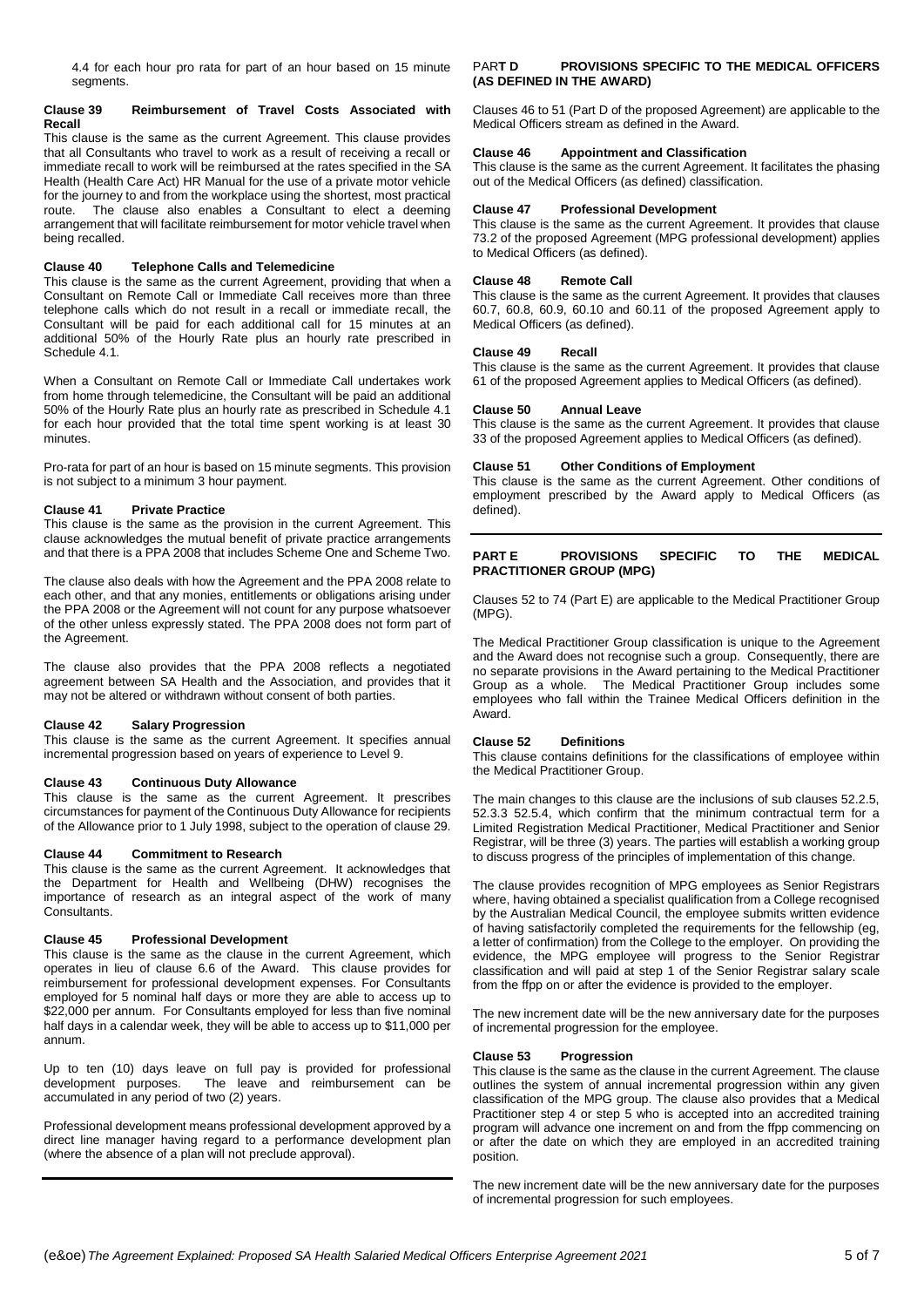# **Clause 54 Part Time Employees in the Medical Practitioner Group**

This clause is the same as the current Agreement. A definition of part time employee is contained in this clause, with provision for a minimum weekly total of four (4) hours and pro rata payment of salary.

#### **Clause 55 Hours of Duty**

The clause has been amended from the current Agreement to include that MPG employees will be paid for all hours that they work.

#### **Clause 56 Hours Free of Duty**

This clause is the same as the current Agreement.

## Cla**u**s**e 57 Roster Changeovers**

This clause is the same as the current Agreement.

## **Clause 58 Shift Lengths**

This clause is the same as the current Agreement.

# **Clause 59 Overtime**

This clause is the same as the current Agreement.

## **Clause 60 On Call**

## Proximate Call

This is the same clause as the current Agreement. It contains provisions regarding the "Proximate Call" system applicable to Medical Practitioners and Senior Registrars, which involves being on call and remaining within the precincts of the relevant health unit site. It sets out the factors that the employing authority must take into consideration in deciding whether to require an employee to undertake a period of Proximate Call and the applicable authorisation process and conditions. Other limitations and requirements are also contained in the clause. Penalty rates are also included in the clause.

#### Remote Call

This clause contains provisions regarding the "Remote Call" system applicable to all MPG employees, which involves being available for duty although there is no obligation to remain within the precincts of the relevant health unit site. Schedules 3.2A and 3.2B contain increases to Remote Call Allowances for MPG employees consistent with salary increases to commence ffpp on or after 14 April 2021, 14 April 2022, 14 April 2023 and 14 April 2024.

#### **Clause 61 Recall**

This clause is the same as the current Agreement.

**Clause 62 Reimbursement of Travel Costs Associated with Recall** This clause is the same as the current Agreement. It provides that all MPG employees who travel to work as a result of receiving a recall to work will be reimbursed at the rates specified in the SA Health (Health Care Act) Human Resources Manual for the use of a private motor vehicle for the journey to and from the workplace using the shortest, most practical route; be permitted to use a taxi or a Government vehicle at the employing authority's expense to travel to and from the health unit site; and be reimbursed any parking fees necessarily incurred. The clause also enables an MPG employee to elect a deeming arrangement that will facilitate reimbursement for motor vehicle travel when being recalled.

#### **Clause 63 Physical Facilities**

This clause is the same as the current Agreement. It provides for minimum facilities for MPG employees which, where relevant, are in addition to those provided for in clause 14 of the proposed Agreement. This clause operates in lieu of clause 8.1 of the Award.

The clause acknowledges the importance of MPG employees having quality facilities to enable them to manage their health and wellbeing, fatigue, discuss clinical matters and study; acknowledges the importance of private MPG rooms; and provides for minimum facilities to be provided for MPGs required to reside at the hospital or work in a manner which would be unsafe for the employee to drive home due to fatigue.

# **Clause 64 Telephone Calls & Telemedicine**

This clause is the same as the current Agreement.

# **Clause 65 Higher Qualification Allowance**

This clause is the same as the current Agreement and continues to provide that the Award clause 4.3.1 regarding Higher Qualification Allowance is not applicable.

# **Clause 66 Weekend Penalties**

This clause is the same as the current Agreement. It sets out the entitlement to a penalty of either 50% or 75% depending on when the time is worked on a weekend and how many hours are worked.

#### **Clause 67 Shift Penalties**

This clause is the same as the current Agreement. It sets out the entitlement to shift penalties with respect to shift work. A loading of either 15% or 25% is applicable as follows: 15% for hours of rostered duty commencing at or after 12 midday and finishing after 6.00pm; and 25% for hours of rostered duty between 12 midnight and 8.00am. The rostering of shift start and/or finishing times are not intended to circumvent penalty payments.

#### **Clause 68 Public Holidays**

This clause is the same as the current Agreement. It provides for various entitlements of MPG employees associated with Public Holidays. An MPG employee who is rostered to work or recalled to work on any public holiday will be paid an additional 150% of the hourly rate for all time worked. The clause refers to full-day and part-day public holidays, and provides that where a full-day public holiday falls between Monday to Friday inclusive and a MPG employee, other than a casual, does not work because it is a rostered day off, the MPG employee is entitled to have one day added to annual leave for each public holiday occurring.

#### **Clause 69 Annual Leave**

This clause is the same as the current Agreement.

## **Clause 70 Meal Breaks**

This clause is the same as the current Agreement.

#### **Clause 71 Rosters**

This clause is the same as the current Agreement. It outlines minimum notice periods for the provision of rosters to MPG employees.

The clause provides for a minimum of 28 days notice for the promulgation of rosters for MPG employees, which are to be prominently displayed in a location to which the employee to whom it applies have access.

Any arrangements for a more beneficial notice period in existence in a health unit or DHW should be retained wherever possible.

Within the 28 day notice period, MPG rosters may only be altered with mutual agreement between the MPG employee and the rostering manager, except in instances where clinical service or patient safety could be put at risk (including the requirement to cater for unforeseen events such as unplanned illness or absences).

Should agreement for a change in roster not be able to be reached, the employee or the rostering manager may escalate the issue to the Executive Director of Medical Services, or delegate, for resolution.

#### **Clause 72 Sick Leave**

This clause is the same as the current Agreement.

#### **Clause 73 Professional Development**

This clause is the same as the provision in the current Agreement.

Professional development means professional development approved by a direct line manager having regard to a performance development plan (where the absence of a plan will not preclude approval).

#### MPG Employees in Accredited Training Programs

The provision provides for reimbursement of up to \$8,500 per annum (inclusive of any applicable FBT) when employed for 0.5FTE or more which can be accumulated up to an amount of \$17,000 in any two year period, and to \$5,750 per annum (inclusive of any applicable FBT) for those employed less than 0.5FTE which can be accumulated up to an amount of \$11,500 in any two year period, towards the cost incurred by the MPG employee in obtaining a specialist qualification (including examination fees or costs associated with undertaking an examination, costs directly related to the relevant college training, or other professional development.

An MPG employee, other than a casual, who is in an accredited College training program, is also entitled to:

Examination leave available under clause 6.5 of the Award, which may also be used for the purposes of meeting other study or education commitments arising from an accredited training programme including attendance at conferences, seminars, courses and programmes, as required by the appropriate College.